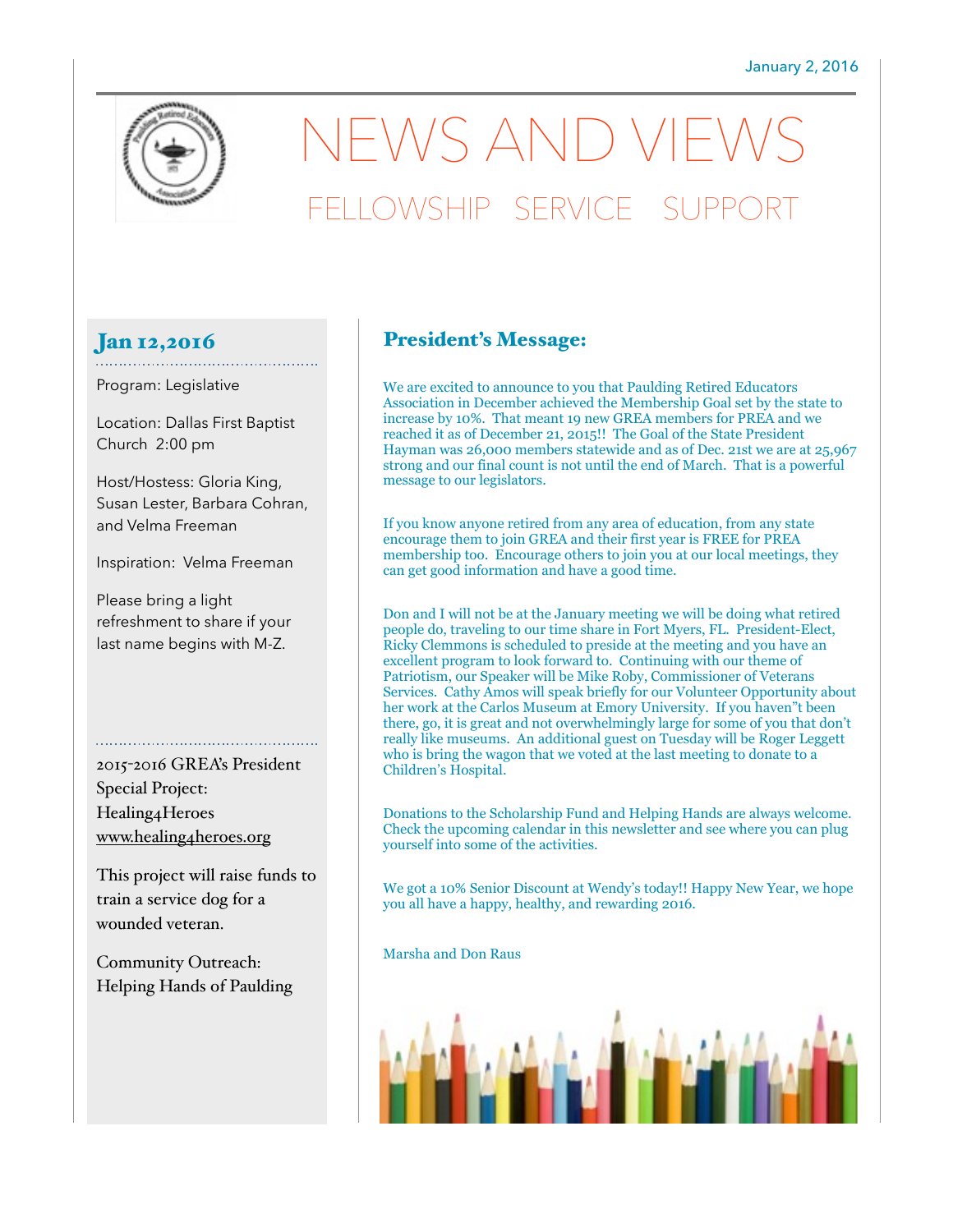## Mark Your Calendars:

Jan. 12, 2016 PREA meeting 2:00

#### Feb. 12, 2016 Valentine party at Pauling Wellstar Nursing Home and Rehab. More information to follow at our Jan. meeting.

Feb. 19, 2016 Arbor Day in GA

March 2, 2016 Read Across America Day (Birthday of Dr. Seuss-check with schools or local public libraries to see if they have a program you can participate in.)

March 8, 2016 PREA meeting, 9:00, breakfast covered dish

April 7, 2016 GREA Cluster Meeting in Cedartown

MAY 3, 4, 5 GREA Convention in Augusta (Mariott) Registration form is available on line at [garetirededucators.org](http://garetirededucators.org) Early discounted deadline is due by March 11.

Nomination Committee news: As the immediate past-president, Marcia Bell is the Chair of the Nominating committee for our 2016 - 2018 officers. Please let her know if you have any recommendations or would like to hold an office. Voting will be at our March meeting.

Donations are always accepted for our Scholarship fund. Susan Lester is the Chair of this committee, payments can be given to her or to the treasurer. You may donate in honor of or in memory of someone. Just notate this on your donation.

*Alaska Cruse information is available !om Debbie Gunter Pope.*

*STATE THEME - PATRIOTISM*: If you would like to write a letter to a soldier overseas you can go to http//*www.ami#[ionthinks.org/](http://www.amillionthinks.org/)* A Million Thanks provides support and appreciation to our active and veteran military men and women.

Please bring donations for Helping Hands of Paulding to our Jan. 12 meeting. You may also volunteer at Helping Hands. For more information check with Marcia Bell.

Remember to record your volunteer minutes so we can send them to the state!! Those minutes can be sent to Marsha and Don at [donrau@bellsouth.net](mailto:donrau@bellsouth.net)